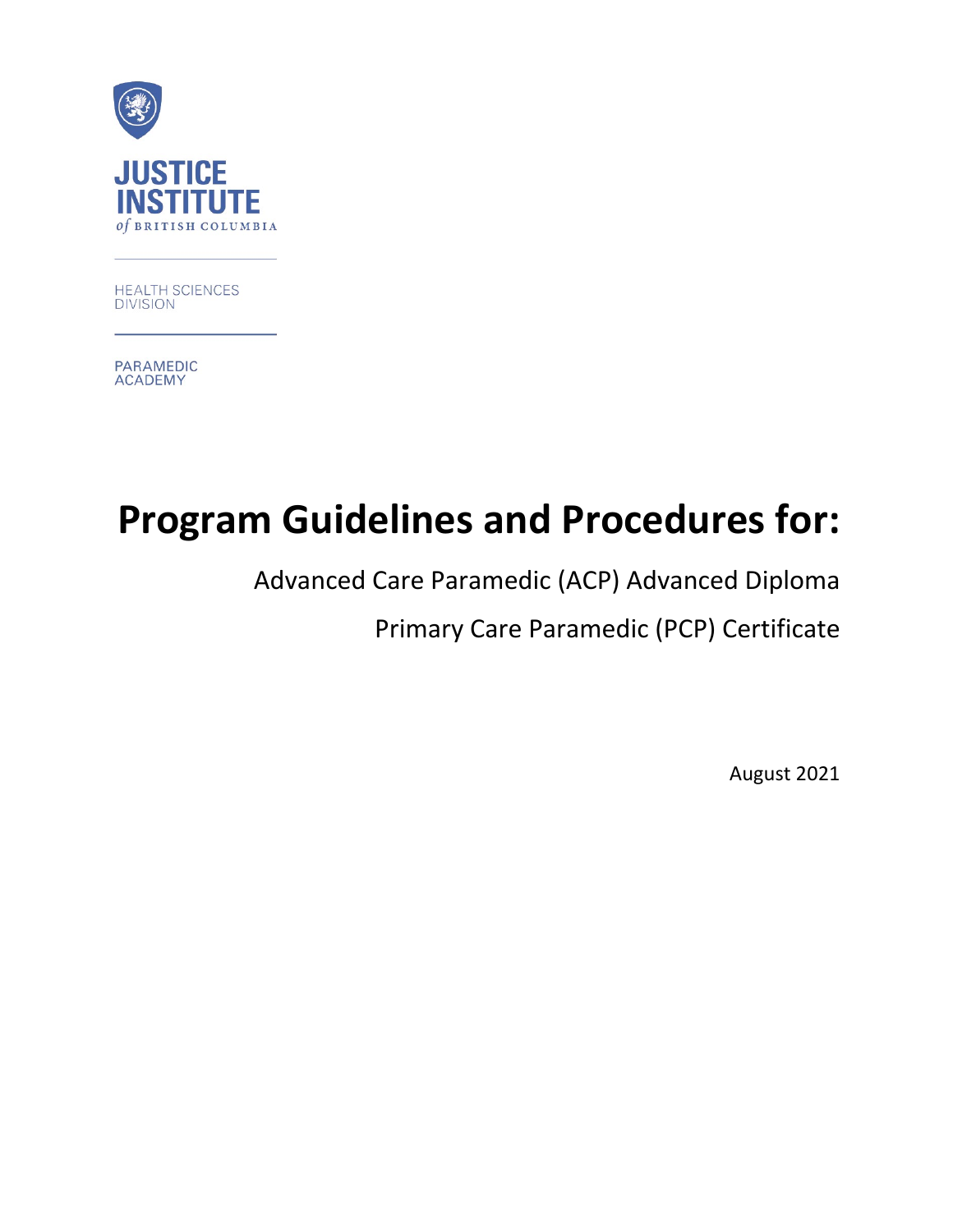

PARAMEDIC<br>ACADEMY

# **Table of Contents**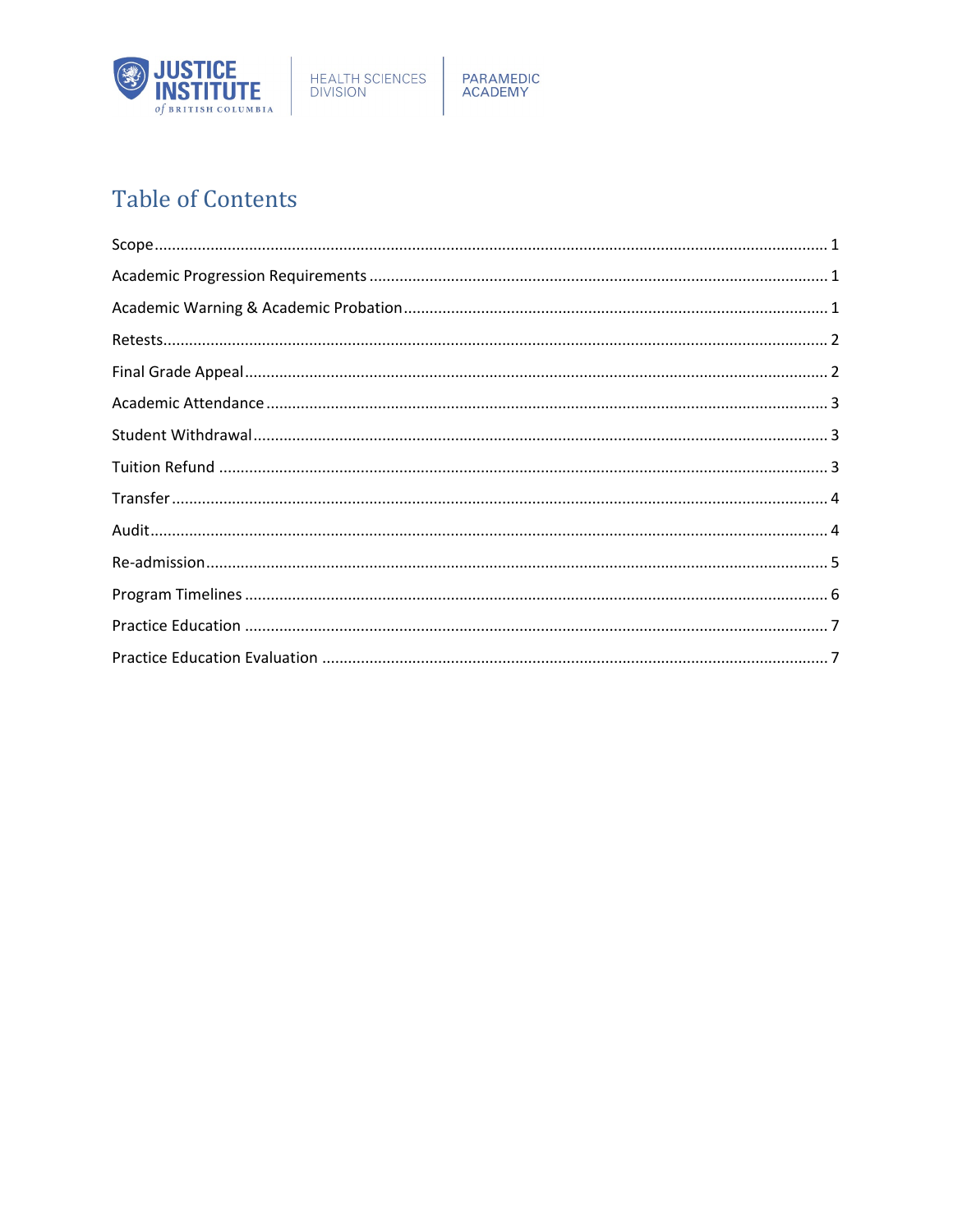

## <span id="page-2-0"></span>**Scope**

The JIBC Health Sciences Division (HSD) follows JIBC policy with the following approved exceptions, detailed in these program guidelines, for the Advanced Care Paramedic program and Primary Care Paramedic program.

#### <span id="page-2-1"></span>**Academic Progression Requirements**

- **ACP &**  Students are required to:
- **PCP:**
- Achieve a final course mark of 75% in all courses.
- Achieve a minimum of 75% on all formal evaluations and assignments.
- Achieve a "pass" rating on all classroom and practice education requirements.

#### <span id="page-2-2"></span>**Academic Warning & Academic Probation**

**ACP:** The ACP program does not follow the PCP program demerit point system. Students in the ACP program who may require additional learning support are identified through outcomes of evaluation components scheduled throughout the program.

Appropriate learning support includes:

- Instructor feedback
- Referral to JIBC Student Learning Support Services
- Assistance in development of an Education Plan
- **PCP:** Student academic standing is monitored. A 1.0 demerit point value will be assigned to all failures of weighted written and full call practical exams and a 0.5 demerit point value for segmented call practical exams.
	- If a student obtains 1.0 demerit point, they will be given an Academic Warning and must meet with the Regional Training Coordinator or designate to discuss academic progress.
	- If a student accumulates 2.0 demerit points, they will be placed on Academic Probation and must meet with the Regional Training Coordinator or designate.
	- If a student on Academic Probation achieves passing grades with no demerit points in the next set of exams, they will be taken off Academic Probation status but remain on Academic Warning status to enable the program area to continue to monitor and support.
	- If a student on academic probation obtains a further 1.0 demerit points, the student will be required to withdraw from the program.
	- A student who is re-admitted after a requirement to withdraw will be admitted on Academic Warning. If the student accumulates a further 1.0 demerit points, they will be placed on Academic Probation. If the student accumulates 2.0 points they will be required to withdraw from the program.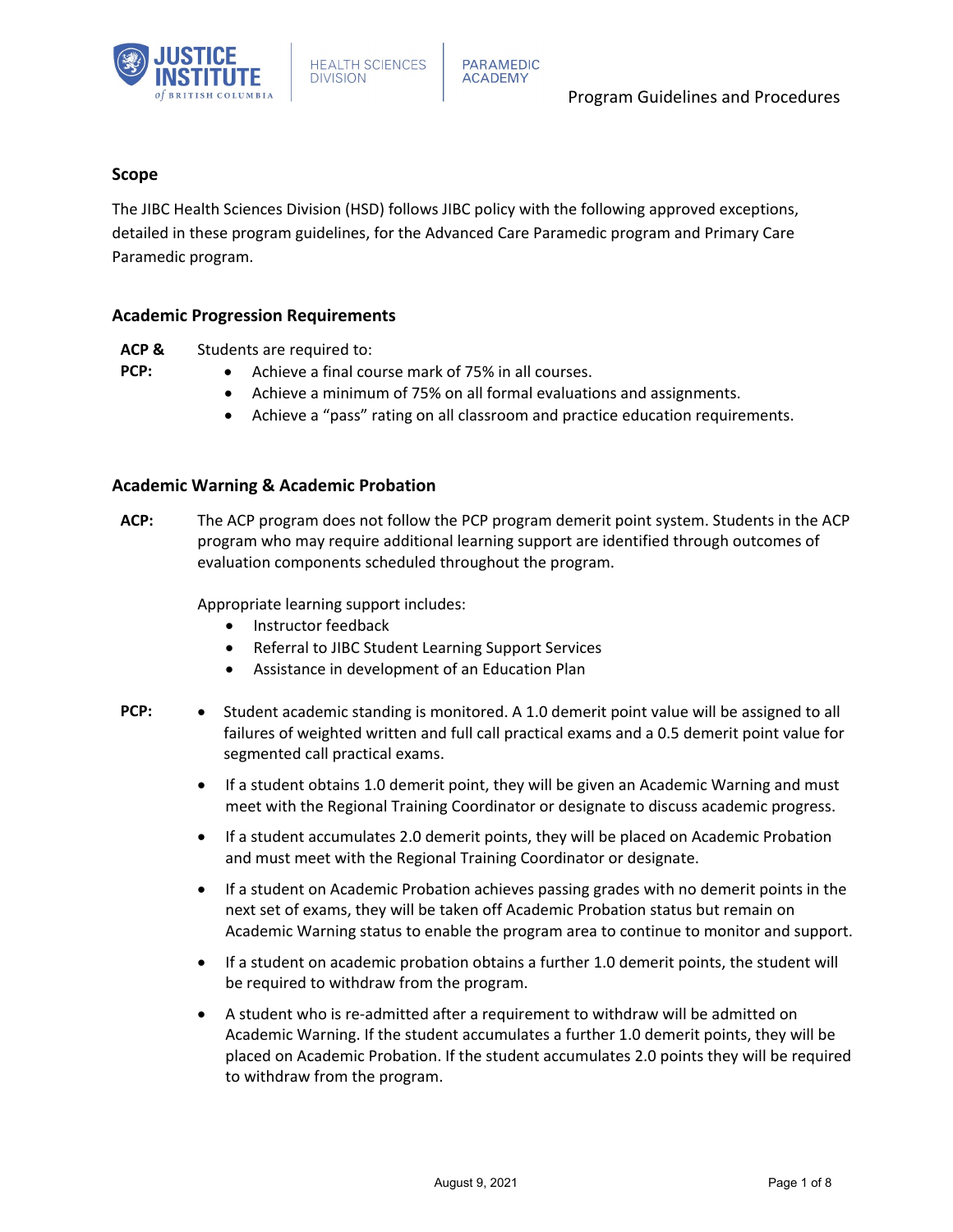

• If a student achieves a pass mark on their final exams but does not achieve a final course mark of 75%, they will be provided with an opportunity to remediate the other components of their final course mark in order to raise their overall mark. During this time the student will be placed on Academic Warning status. If following remediation the student achieves a final course grade of 75%, they will progress in the program. If remediation requirements are not met in the timelines given and the final course grade remains below 75%, the student will be required to withdraw from the program.

#### <span id="page-3-0"></span>**Retests**

**ACP:** When a student does not demonstrate that they have met an acceptable standard in a written exam, they may be provided an opportunity to retest.

Retests only apply to written exams, there are no retests for any other exam component.

The highest grade that a student can receive on a retest is the minimum passing grade of 75%. If unsuccessful in a retest, the student is required to withdraw from the program.

The Program Manager will meet with the student to notify of academic withdrawal and to discuss options for re-application to the program.

**PCP:** When a student does not demonstrate that they have met the acceptable standard in any program evaluation component, they may be provided an opportunity to retest. Only one retest per each exam component is allowed. Retest fees do not apply.

> The highest grade that a student can receive on a retest is the minimum passing grade of 75%.

If unsuccessful in a retest, the student will be required to withdraw from the program. The Regional Training Coordinator will meet with the student to notify of academic withdrawal and to discuss process for re-application to the program

## <span id="page-3-1"></span>**Final Grade Appeal**

**ACP & PCP:**  If the student disagrees with the final grade awarded, they are to discuss their concerns first with the Program Manager, in an attempt to resolve their concerns informally within the program area and by agreement before commencing a formal appeal.

> If agreement is not reached, students have the option of making a formal appeal in accordance with JIBC Final Grade Appeals Policy [www.jibc.ca/policy/3303](http://www.jibc.ca/policy/3303) . A formal appeal must be initiated within 10 business days from receiving their final grade.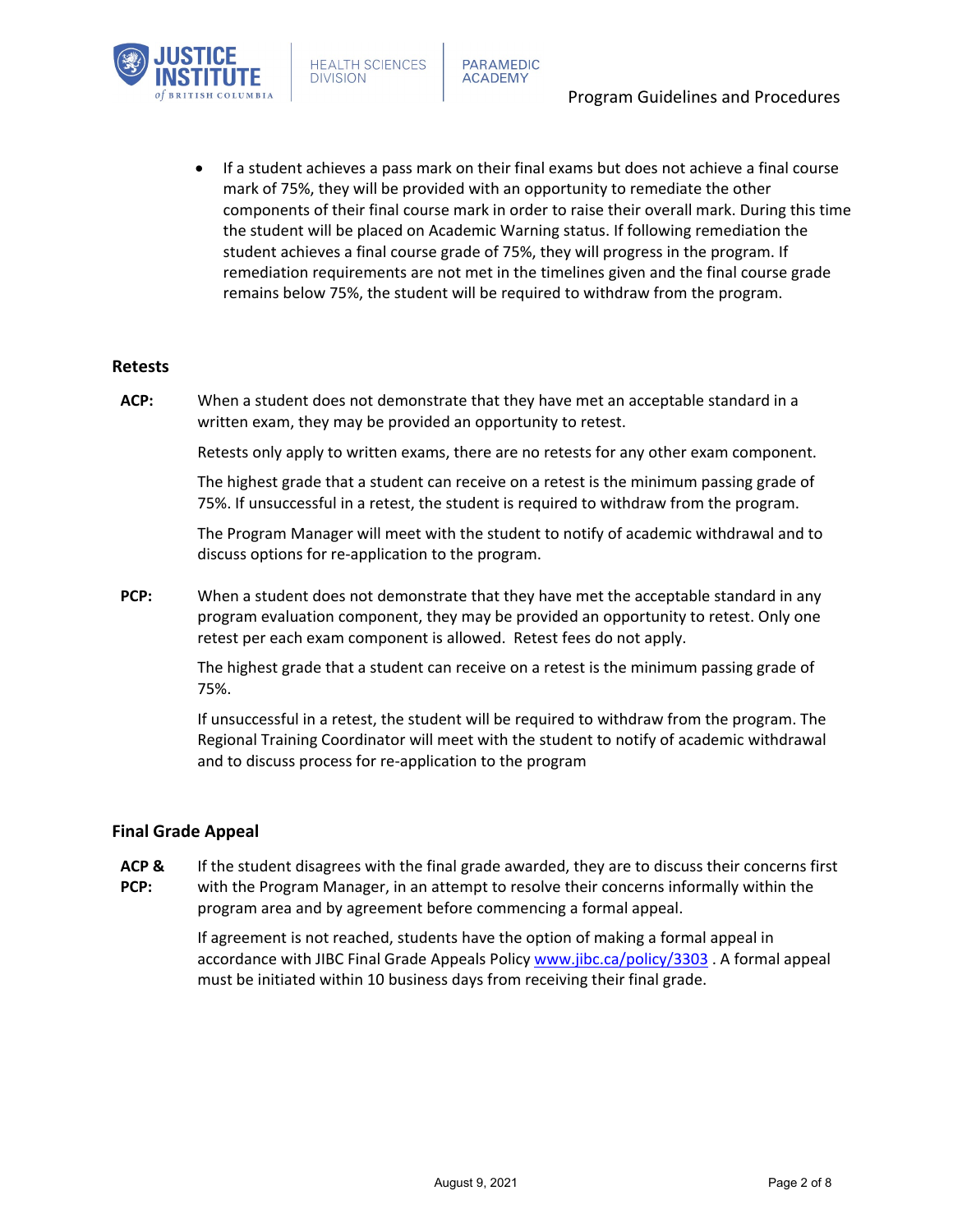

# <span id="page-4-0"></span>**Academic Attendance**

- **ACP &**  Students must maintain a 90% overall attendance during the classroom portion of the
- **PCP:** program (per term for ACP) and must be present for all examinations as well as specified learning activities, such as field trips or specialty days.

Students may also be required to withdraw if they are unable to meet C (clinical setting) and P (field preceptorship) competencies due to missed practice education placements. (see Practice Education section below for more details)

# <span id="page-4-1"></span>**Student Withdrawal**

**ACP & PCP:** A student who withdraws from the program will receive a course status of "Withdrew" for that course and subsequent courses in the program.

> After withdrawal, if the student wishes to complete the program, the student must re-apply to the program and must meet all admission requirements as outlined at the time of reapplication.

See re-admission guidelines.

# <span id="page-4-2"></span>**Tuition Refund**

| <b>ACP</b><br>Domestic: | Tuition deposits (\$500) and application fees are non-refundable and non-transferrable.                                                                                                                                                                            |
|-------------------------|--------------------------------------------------------------------------------------------------------------------------------------------------------------------------------------------------------------------------------------------------------------------|
|                         | If a student withdraws prior to the start of an ACP program term, they receive a 100%<br>refund less deposit of that term's tuition.                                                                                                                               |
|                         | If a student withdraws within the first two weeks of an ACP program term, they will be<br>eligible for 80% refund less deposit of that term's tuition.                                                                                                             |
|                         | After this time there is no refund of tuition.                                                                                                                                                                                                                     |
|                         | Students are required to submit a request for withdrawal in writing to the Program<br>Manager in order to qualify for the applicable tuition refund.                                                                                                               |
|                         | ACP international refund not applicable, the ACP program does not accept international<br>students.                                                                                                                                                                |
| <b>PCP</b><br>Domestic: | Tuition deposits (\$500) and application fees are non-refundable and non-transferrable.<br>If a student withdraws prior to the start of the program, they receive a 100% refund less<br>deposit. Start of the program is the start of the PARA-1100 online course. |
|                         | If a student withdraws within the first two weeks of the start of the program (PARA-1100<br>online component), they will be eligible for 80% refund less deposit.                                                                                                  |
|                         | Students who withdraw by the following dates will be eligible for 50% refund less<br>deposit:                                                                                                                                                                      |
|                         | Full-time program: first day of classroom component                                                                                                                                                                                                                |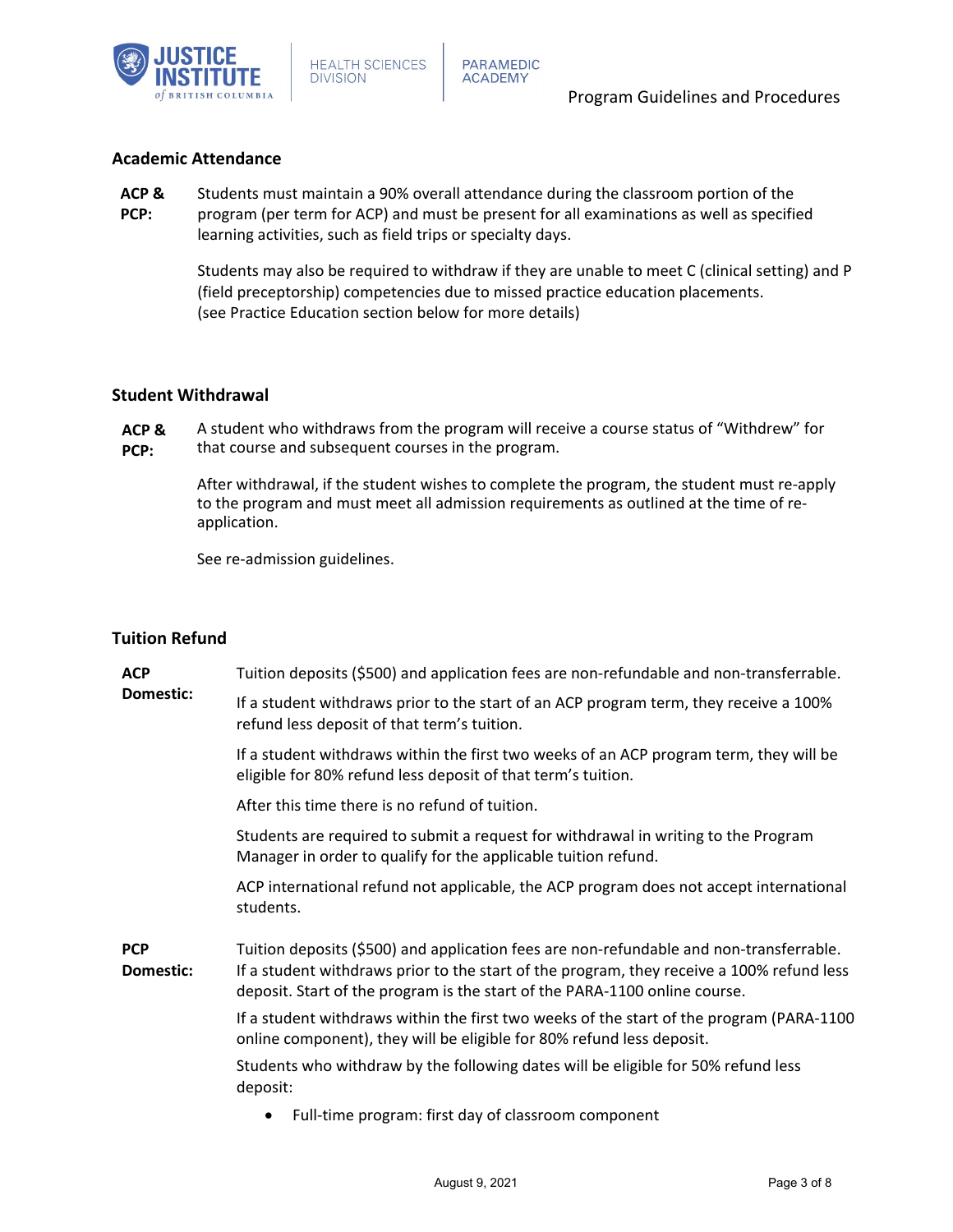

Part-time program: first day of the first face-to-face workshop.

After this time there is no refund of tuition.

**PCP International:** The following refunds will be provided to international students in the PCP program: • Tuition deposits (\$1,500) and application fees (\$150) are non-refundable and non-transferrable.

- If a student withdraws prior to the start of the program, they receive a 100% refund less deposit. Start of the program is the start of the PARA-1100 online course.
- Students who withdraw by the end of course PARA-1100 will receive 80% refund less deposit.
- Students who withdraw by the end of course PARA-1220A will receive 50% refund less deposit.
- After this time there is no refund of tuition.

# <span id="page-5-0"></span>**Transfer**

- **ACP &**  Deposit payment is non-transferable and non-refundable in any circumstances.
- **PCP** A new program application is required for each intake. Transfers will only occur at the discretion of the Program Manager in special circumstances. Students should refer to the Refund and Re-admission program guidelines.

# <span id="page-5-1"></span>**Audit**

**ACP & PCP:** Prior to re-entering the program a student may request to audit one or more previously completed courses. Permission to audit will only be granted to students who have already been given permission to re-enter the program, after a withdrawal and only for courses the student has previously completed and obtained credit for.

> Auditing a course means that a student participates in the course but learning is not evaluated for that student and no credit is achieved for the course. The course will appear on the student's transcript with an "Audit" designation in place of a grade.

The student is not required to submit any coursework or write exams. Attendance and participation in activities is to be mutually agreed upon by the Student and Lead Instructor.

Audit students are expected to adhere to scheduled class times except as authorized by the Lead Instructor.

Audit students must pay full course fees.

<span id="page-5-2"></span>Practice Education courses are not available for audit.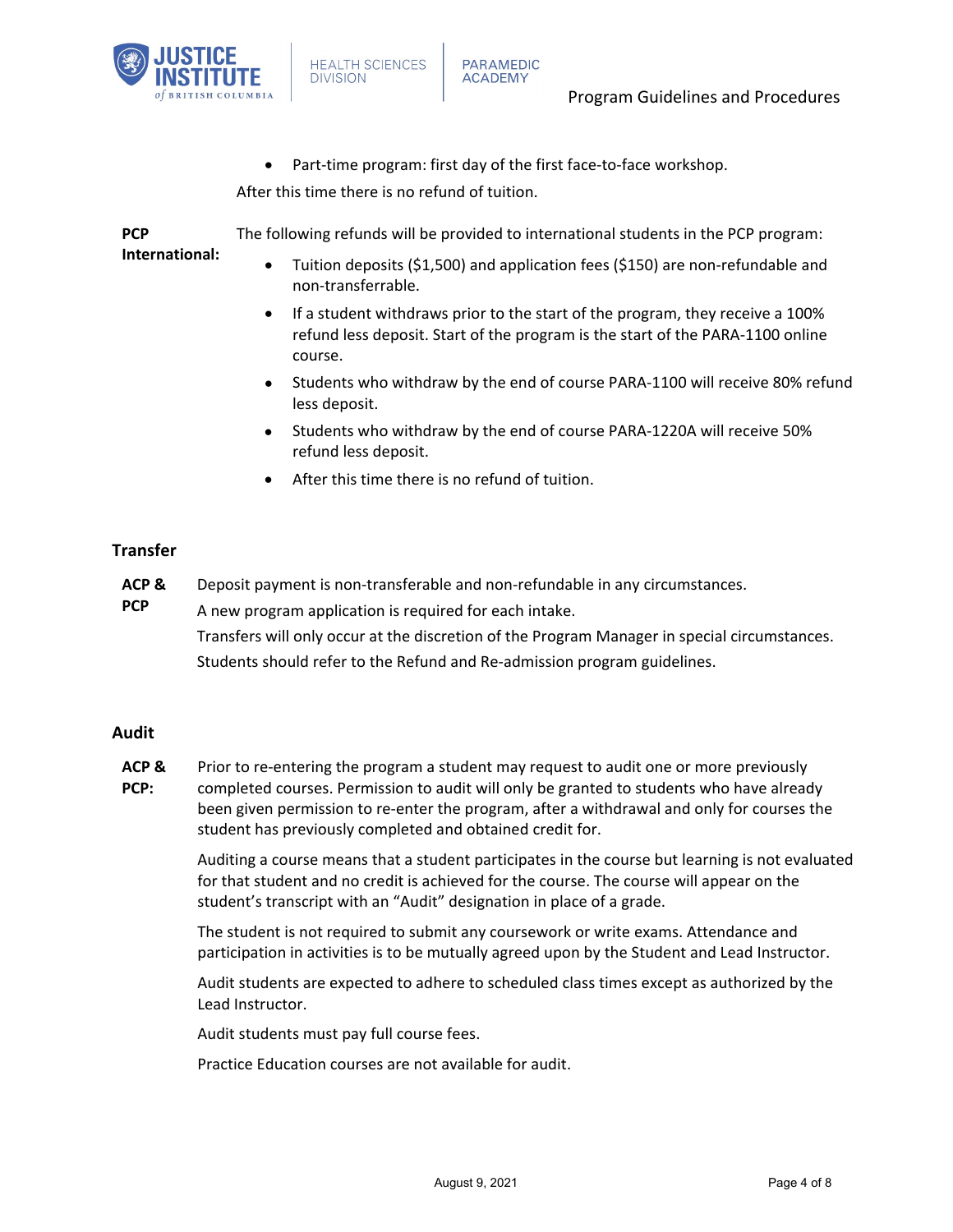

#### **Re-admission**

**ACP: Terms 1 and 2:** If a student has failed any part of the program in Terms 1 or 2, the student will be withdrawn from the program and will need to reapply to the program at the next application intake and must meet all of the admission requirements for that cohort intake. If re-admission is approved, the student will be required to start the program from the start of Term 1 regardless of where they were withdrawn from the program.

> **Term 3:** If a student has failed any part of Term 3 the student will need to reapply to the program at the next application intake and must meet all of the admission requirements for that cohort intake. If re-admission is approved, the student will be required to start Term 3 of the program and must successfully complete all components of Term 3. Important Note: The student must reapply to the program within three years of their original withdrawal date. Should the student choose to reapply to the program after this three year period, the student will be required to apply as a new student and must meet all entry requirements for that cohort and if approved for re-admission the student will start the program at the beginning of Term 1 regardless of their original withdrawal point in the program.

> Students who have been required to withdraw from a JIBC program for medical reasons may be required to demonstrate medical clearance before being re-admitted to the program.

Students retaking a course must complete all components of that course, including attendance, course work and evaluation components, whether or not these components were previously completed. Past completed components will not be accepted.

Students must contact the Lead Instructor to develop an Education Plan. Once the Education Plan has been completed, the plan must be submitted to the Program Manager for approval.

Tuition fees will apply.

Students who have been unsuccessful in all or a portion of the ACP Program twice must obtain permission **PRIOR** to re-applying. Students must send a written request, along with documentation of development completed to support the ability to successfully complete this program, t[o acp@jibc.ca.](mailto:acp@jibc.ca) Supportive documentation includes transcripts of formal education or training.

If permission is granted, students may re-apply and must meet all admission requirements including the candidate selection process in place at that time. If application is successful, these students will be required to retake the entire program from the start of Term 1.

Students withdrawn due to student misconduct will not be re-admitted to the program.

**PCP:** Students who have been withdrawn from the PCP Program for any reason must re-apply to the program during the application intake period and meet all admission requirements including the candidate selection process in place at that time.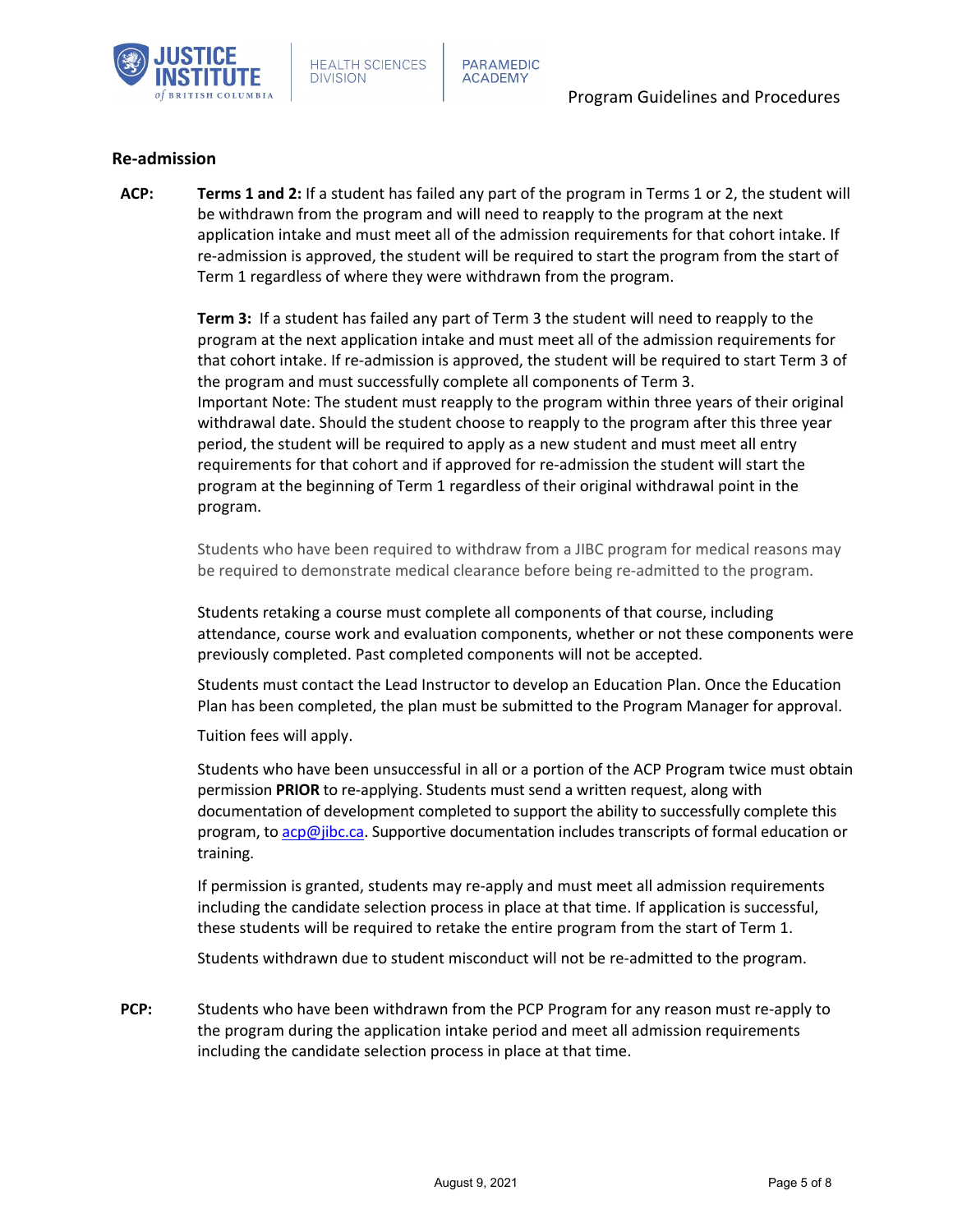

Students who have been required to withdraw from a JIBC program for medical reasons may be required to demonstrate medical clearance before being re-admitted to the program.

Students must re-apply within one year if the re-entry point is for any course after PARA-1100 or may apply at any time to retake entire program.

Student must indicate re-entry point including course audit request as part of their program application on the Document Submission Form.

Students seeking re-admission may apply to any region, however, admission to the PCP program is competitive and the candidate selection ranking process will be followed.

Student account must be in good standing for application to be considered.

A student who is re-admitted after academic withdrawal will re-enter the program on Academic Warning status.

A student may request to audit one or more previously completed courses. Audited courses will be included in determining the re-entry point in the program and re-entry fees will apply.

Re-entry fees are based on course credit and are determined by the re-entry point i.e. course in the program a student re-enters. Visit [www.jibc.ca/pcp](http://www.jibc.ca/pcp) and click on cost for re-entry fees.

Students who have been unsuccessful in all or a portion of the PCP Program twice are required to send a written request for re-admission, along with documentation of development completed to support the ability to successfully complete this program, to  $pcp@$  jibc.ca. Supportive documentation includes transcripts of formal education or training. This request will be reviewed prior to acceptance into the program.

If application is successful, these students will be required to retake the entire program starting with PARA-1100.

Students withdrawn due to student misconduct may not be re-admitted to the program.

#### <span id="page-7-0"></span>**Program Timelines**

- **ACP:** The maximum length of time for ACP Program completion is 2 years from the initial start date of the cohort to which the student has been accepted.
- **PCP:** The full-time PCP Program, classroom and practice education components must be completed in 12 months from the start of the program.

The distributed learning Program must be completed in 15 months from the start of the program.

The practice education component is expected to be completed within 3 months from the date of the PCP comprehensive final exam for both full-time and distributed learning programs.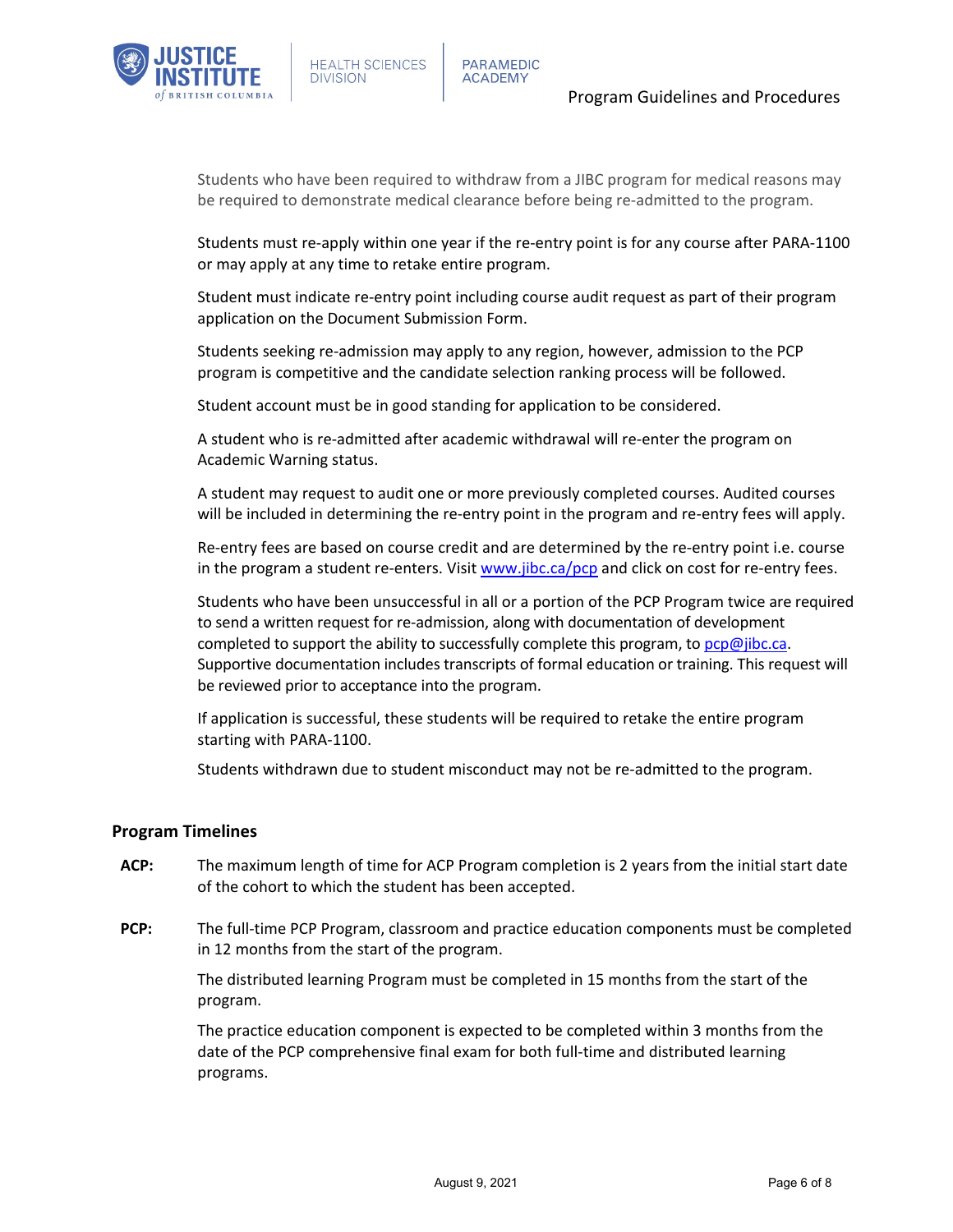

If a student is re-admitted to the program they must complete within the timelines of the cohort in which they re-enter.

# <span id="page-8-0"></span>**Practice Education**

**ACP & PCP:** Students must be available for placement in all practice education settings for the entire duration of the program. All information and processes on paramedic practice placements can be found at [https://pe.jibc.ca](https://pe.jibc.ca/)

> Rescheduling or cancellation of any assigned dates will only be permitted for emergency situations and must be approved by the Program Manager (ACP Program) or Regional Training Coordinator (PCP Program).

Students are required to be punctual, in uniform with JIBC student ID and EMALB student license for all practice education placements.

Practice education placements are scheduled in partnership with PHSA Provincial scheduling and by the Health Sciences Division Practice Education Team. Students are not permitted to schedule their own placements, doing so may result in removal from the program.

Where possible practice education placements will be scheduled in the students training region. However students will be expected to travel to other regions for placements where capacity is available.

In the event of illness, injury or exceptional circumstances students are required to contact their Practice Education Lead (ACP Program) or Regional Training Coordinator (PCP Program), as soon as possible. Students are required to follow the absence process which can be found at [https://pe.jibc.ca/paramedicine/student/.](https://pe.jibc.ca/paramedicine/student/) Please complete all necessary documentation required outlined in the absence process. Where an absence lasts for more than five days, a student must provide a medical certificate from a physician.

Students who fail to do so and do not show up for their practice education placement may incur a \$300 fee per placement.

In the event of emergency (e.g. when a student is injured during practice education) students should call the 24 hour emergency line 604.528.5751. This number is NOT to be used for scheduling issues.

It is a student's responsibility to understand and practice within their student licensure scope of practice.

## <span id="page-8-1"></span>**Practice Education Evaluation**

**ACP:** Effective July 1, 2019 the PERT+ Form on CompTracker will be replaced by the Global Rating Scale (GRS) for the Assessment of Paramedic Clinical Competence. The GRS will be used by all ACP Students and Preceptors and the ACP Program will use the results entered on this form to determine if the student has successfully passed each Term's Ambulance Practice Education Requirements.